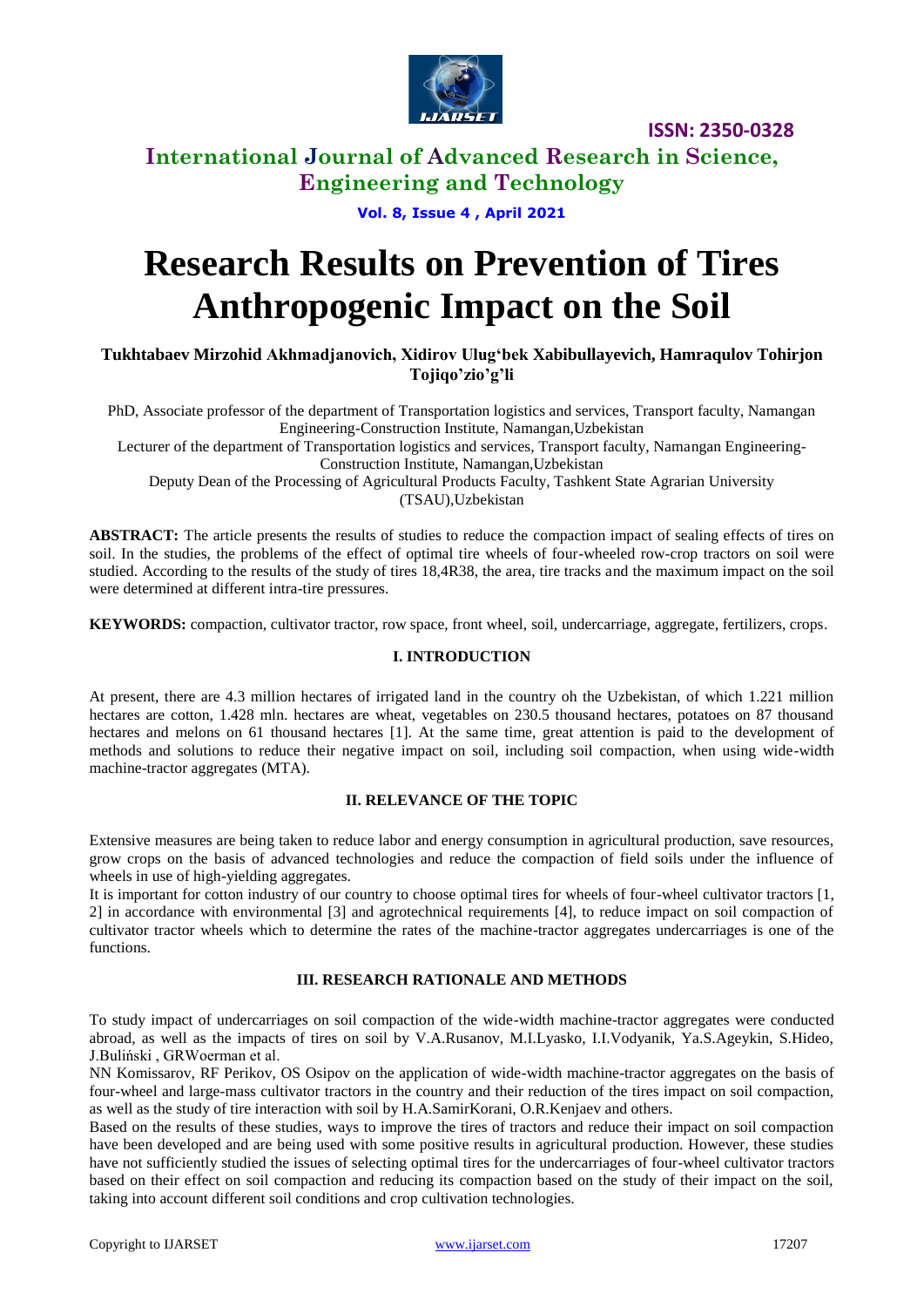

# **International Journal of Advanced Research in Science, Engineering and Technology**

## **Vol. 8, Issue 4 , April 2021**

## **IV. PROPOSED METHODOLOGY AND DISCUSSION**

To reduction of soil compaction based on the selection of the optimal type of tires for cultivator tractor wheels and the study of their impact on soil.

Substantiation of the deformation processes and compaction under influence of leading wheel tires of the ground by cultivator tractor and the laws of change of tire properties on a non-deformable basis was carried out on the basis of mathematical analysis using the laws and rules of theoretical mechanics.

#### **V. RESEARCH RESULTS**

Based on the tire selection criteria, the tires used in practice: 15.5-38 16,9R38; 420 / 85R38 and 18,4R38 were selected and theoretical studies were conducted to determine their optimal parameters [5–8].

According to the results of theoretical research on 18.4R38 tires (Fig. 1), the maximum vertical pressure on the ground is 34.68 kPa higher than the allowable value for the spring season (*qmax* = 159.68–125 kPa) which maximum internal air pressure of the tire and its at the corresponding vertical load, and not more than 100 kPa internal air pressure is used to satisfy the values to be determined. In the graph in Figure 1, the allowable internal air pressure  $P_w$  for the 18.4R38 tire and the corresponding vertical load gradually increased from the minimum value to the maximum, the maximum pressure exerted on the base increased by an average of 9.6%. However, it can be seen that the faces of trace have diminished.



**Fig 1. Maximum pressure of the tire 18.4R38 on ground (***Graph 1***) and of track surface (***Graph 2***) depending on its internal air pressure change**

Hence, it follows from the results of theoretical calculations that in spring, when the tire is used at values of internal air pressure less than 100 kPa, it meets the permissible requirements.

According to the results of experimental study of the interaction of tire with base, the surfaces of tracks (using with a planimeter) and the maximum pressures on the ground were determined at loads corresponding to different internal air pressures of 18.4R38; 15.5-38; 16,9R38 and 420/85R38 tires [8]. In Figure 2, the experimental results of the 18.4R38 tire show that from the minimum allowable internal air pressure (60 kPa) and the corresponding maximum vertical load (19.13 kN) to the maximum allowable internal air pressure (160 kPa) and the corresponding vertical load (29.43 kN) is described as a graph of change depending on the maximum pressures in the soil. The results obtained for 15.5-38; 16,9R38 and 420/85R38 tires are given in source [8].

As can be seen from the graph in Figure 2, it was found that the maximum internal air pressure of 18.4R38 tire and at the corresponding vertical load the maximum pressure on soil exceeded the allowable value for the spring season by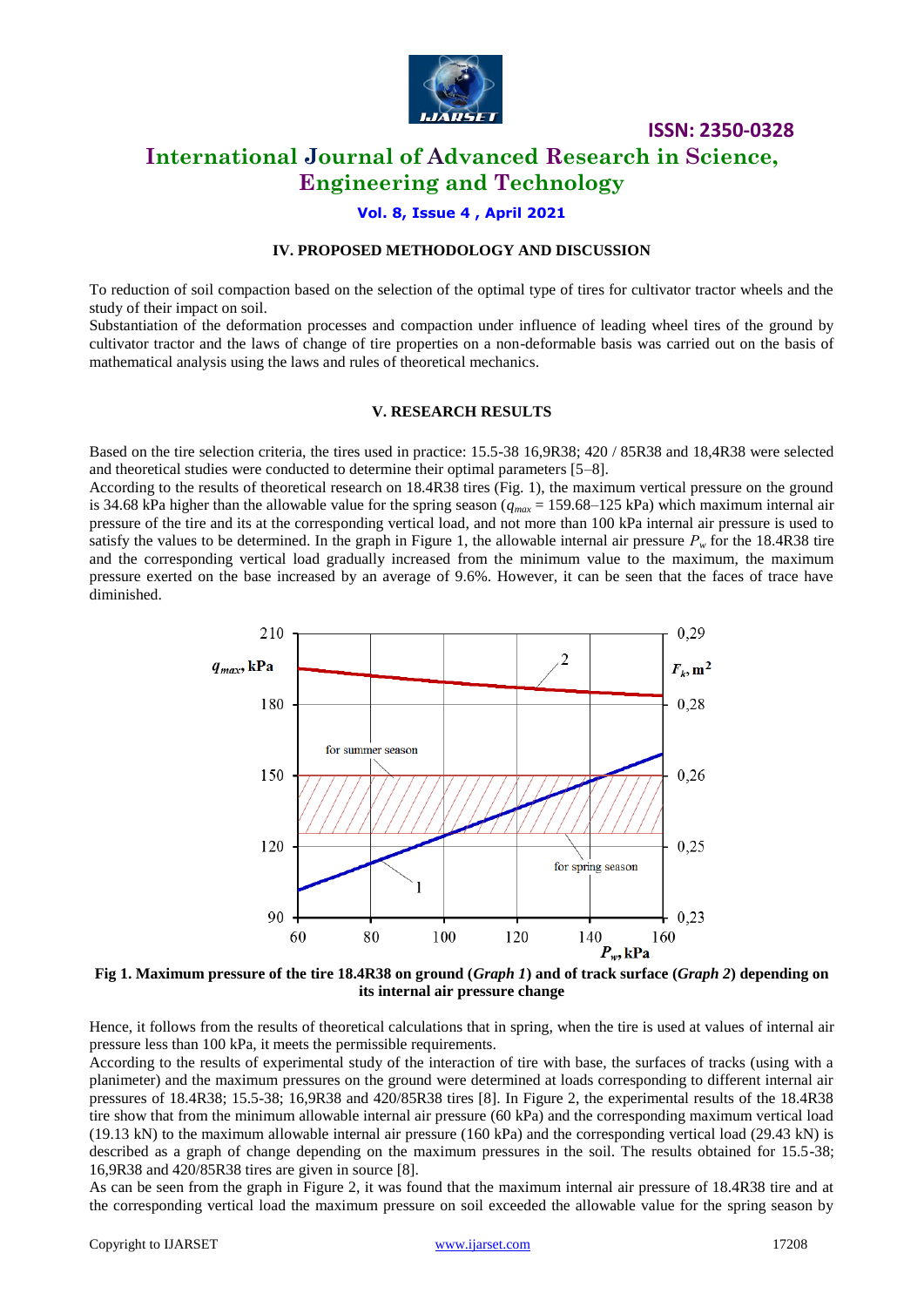

# **International Journal of Advanced Research in Science, Engineering and Technology**

## **Vol. 8, Issue 4 , April 2021**

58.81 kPa ( $R_w$  = 183.81–125). It has been found that this tire satisfies permissible values when used at internal air pressures not exceeding  $R_w = 100$  kPa in spring.

When the  $R_w$  and  $Q$  for the 18.4R38 tire increased from the minimum value to the maximum (average 21.86 and 9 percent, respectively), the surface track of the base increased by 2.12 percent, and the maximum pressure on soil increased by an average of 11.39 percent.

Hence, the 18.4R38 tire meets permissible requirements only when internal air pressure is used at values less than 100 kPa in spring. While the allowable internal air pressure of 18.4R38 tire and the corresponding vertical load increase by an average of 21.86 and 9 percent, respectively, the surface track of the base increases by 2.12 percent and the maximum pressure on ground increases by an average of 11.39 per cent.



**Fig2. The maximum pressure of the tire 18.4R38 on the ground varies depending on allowable internal air pressure and different values of the corresponding loads**

### **VI. CONCLUSIONS**

The internal air pressure of the 18.4R38 tire selected for the leading wheels of the cotton tractor is up to 150 kPa, which allows to reduce the soil density by an average of 0.06  $g/cm3$  and the track depth by up to 28%. The direct costs per hectare will be reduced by 18.9% due to the increase in productivity in wide-width aggregates.

#### **REFERENCES**

- [1]. Tukhtabaev M.A. Tire Selection of cotton tractor on effect of soil compaction: Abstract diss. PhD. Tashkent: TIQXMMI, pp. 41. 2019.
- [2]. Tukhtabaev M., Tulanov I. Scientific basis of tire selection for agricultural tractors. Tashkent: Tamaddun, 2016, pp. 104.
- [3]. Report 1.2.4. Section 1. Conduct an examination of agricultural cotton-growing mobile aggregates for compliance with norms of the impact of track movers on soil and develop measures to ensure their environmental compatibility with soil. Gulbahor, 1995. pp. 41–52.
- [4]. Collection of initial requirements for tractors and agricultural machines. Volume-41. Part II. Moscow, 1988, p. 7.
- [5]. Talibaev A., Tukhtabaev M., Obidov R., Temirov J., Khamzaev M. Innovative production of raw cotton technology. IJARSET. India, 2019. № Vol. 6, Issue 9. [www.ijarset.com](http://www.ijarset.com/)
- [6]. Tolibaev A., Tukhtabaev M., Ibragimov D., Obidov R., Toshkulov A., Umirzakov Z. Desert wheel tractor and agricultural machines aggregated to it. IJARSET. India, 2019. № Vol. 6, Issue 9[. www.ijarset.com](http://www.ijarset.com/)
- [7]. Tukhtabayev M.А. To select optimal tire sets for cultivator tractors. European science review. Vienna, 2017. № 11-12. р.147-149.
- [8]. Tukhtabayev M.A. Tire Selection of cotton tractor on effect of soil compaction: Diss. PhD. Tashkent: TIQXMMI, p. 168. 2019.
- [9]. Nuriddinov A.D. Normirzaev A.R. Effects of Wheeled and Caterpillar Tractor Engines on Crop Yield. Collection of articles by students, graduate students and faculty. Based on the results of the XXII International Scientific Conference "Techno Congress", February 26, 2018 Volume 23. p. 7-11.
- [10]. MannonovZh. Normirzaev A., Nuriddinov A. Impacts of MTA running systems on soil and their assessment. World science. Moscow, 2018. No. 5 (14). pp. 515-520.
- [11]. Normirzaev A., Nuriddinov A. Development of combined aggregates for basic and pre-sowing soil cultivation. Moscow. 2020. Exact Science. No. 69, pp. 56-58.